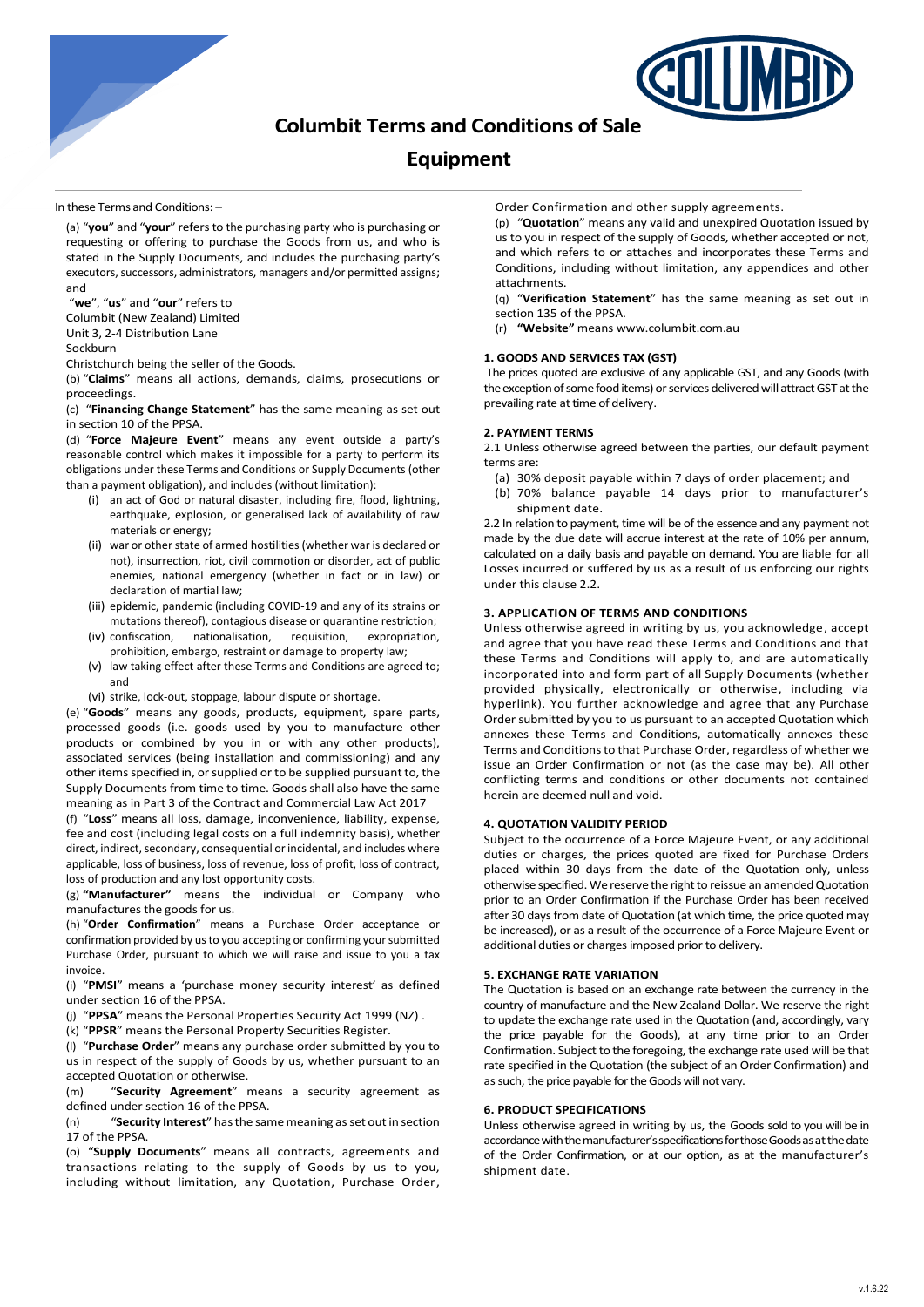

## **7. INCLUSIONS AND EXCLUSIONS**

Unless specified otherwise, prices quoted do not include:

- (a) service mains and pipe work for steam cold water, chilled water or compressed air;
- (b) any building and civil engineering work;
- (c) off-loading and unpacking at site;
- (d) internal transport and placement of machines;
- (e) non-standard documentation;
- (f) any item not specifically mentioned in the Quotation; and
- (g) any part or service not specified,

of which costs are payable by you.

## **8. ORDERING AND DELIVERY**

8.1 The process for ordering Goods with us is as follows (in descending order):

- (a) Quotation;
- (b) Purchase Order;
- (c) Order Confirmation; and then
- (d) invoice.

8.2 A Purchase Order is only binding on us and we are only required to supply the Goods once we have provided an Order Confirmation and you have paid the first instalment of the contract price.

8.3 The delivery dates or delivery periods set out in the Supply Documents are estimates only and subject to change.

8.4 Before delivery commences, all technical and site requirements communicated to you must be negotiated and agreed. Any delay in meeting such requirements may cause a corresponding extension of the delivery period.

8.5 We reserve the right to make partial (where appropriate) deliveries pursuant to the Supply Documents and you will not be entitled to reject such delivery or any late deliveries.

8.6 We make no guarantees as to delivery to you and we will not be liable for any Loss suffered or incurred by you as a result of any late or delayed delivery.

## **9. DOCUMENTATION**

The quoted price for Goods includes all standard documentation (e.g. Operator's Manual) for the Goods. Should any additional documentation be required, we would be pleased to submit a Quotation for the additional items and re-submit a revised contract price to cover those additional items.

## **10. INSTALLATION**

The quoted price for Goods does not include any costs relating to unpacking, siting, assembling, installing or commissioning the Goods or such similar services associated with the Goods, unless specifically quoted for. We are fully equipped to provide this very important service, having the necessary experience and skilled personnel to carry out such work to your satisfaction. Our installation and standard labour rates are set out in the Quotation.

## **11. BREACH/ DEFAULT/ TERMINATION**

11.1 We reserve the right to cancel and terminate our supply of Goods to you pursuant to the Supply Documents and all amounts owing to us are immediately due and payable, in the following circumstances:

(a) at any time, by giving you 30 days' notice of termination in writing;

- (b) if you are in breach of any obligation under these Terms and Conditions and such breach is not remedied within 7 days of us notifying you of such breach; or
- (c) if in our reasonable opinion you will be unable to meet any payments as and when they fall due, or you become insolvent and/or an administrator, controller, receiver, liquidator or similar person is to be or has been appointed on your behalf.

11.2 Upon termination under clause 11.1, you must allow for, if directed by us, completion of any outstanding Purchase Orders (in which case, the provisions of these Terms and Conditions will survive to the extent required for us to complete and be paid for all outstanding Purchase Orders).

#### **12. RISK AND RETENTION OF TITLE**

12.1 Risk of loss or damage to the Goods will pass to you when Goods are delivered to you or your authorised representative (point of delivery).

12.2 You must insure the Goods against any Loss of any kind for their full value as from the date of delivery to you. You also agree to take out and maintain any insurance we reasonably require from time to time and provide us with certificates of currency evidencing such insurance within 7 days of our request under this clause 12.2.

12.3 Notwithstanding the passing of risk pursuant to clause 12.1, you acknowledge and agree that we retain legal and equitable title and ownership to the Goods supplied to you, until all amounts due to us in respect of those Goods are paid in full.

12.4 Prior to title in the Goods passing to you, you must:

- (a) hold the Goods as our bailee and fiduciary agent and you agree to accept such appointment;
- (b) store the Goods separately from your products and any thirdparty products, and in a manner enabling them to be identified as our Goods; and
- (c) properly protect, store and insure the Goods.

12.5 Prior to title in the Goods passing to you, you must not assign, transfer or otherwise dispose of any of the rights, obligations, benefits or burdens (or part thereof), or grant a Security Interest, in relation to the Goods without our prior written consent. Notwithstanding this, you may sell or deal with the Goods in the ordinary course of business, subject to the following conditions: -

- (a) any such sale or dealing with the Goods must be on market terms and at commercial arms' length; and
- (b) all proceeds arising from the sale of or dealing with the Goods remains our beneficial property and must be held on trust by you in a separate identifiable account on our behalf, and you must promptly account to us for those proceeds. Such proceeds are payable to us on demand.
- 12.6 In the event you breach these Terms and Conditions, we reserve the following rights in relation to the Goods:-
	- (a) the right to demand that you immediately return the Goods to us, at your cost. If you do not return the Goods immediately or within the time specified by us, we are entitled (at any time and without further notice) to enter on your premises or such premises where the Goods are located and take all steps necessary to retake possession of the Goods;
	- (b) you grant us (and any person authorised by us) an unconditional and irrevocable licence to enter on any premises where the Goods are located for the purpose of retaking possession of the Goods and thereafter storing or disposing of them (including by way of sale) as we see fit;
	- (c) you are liable for all Losses incurred or suffered by us as a result of us exercising our rights under this clause 12.6; and
- (d) you will indemnify us for all Lossesincurred or suffered as a result of all Claims brought by or against us in connection with us exercising our rights under this clause 12.6.
- 12.7 Prior to title in the Goods passing to you, for the purposes of the PPSA, you acknowledge and agree as follows:
	- (a) a Supply Document constitutes a Security Agreement;
	- (b) any transaction deriving from a Supply Document creates a Security Interest for the purposes of the PPSA;
	- (c) you grant to us a Security Interest in the Goods (including, without limitation, a PMSI) and any sale proceeds deriving from the sale of the Goods, to secure payment of the price of the Goods, supplied from time to time;
	- (d) we are entitled to register the Security Interest on the PPSR and you will not make any objection to such registration;
	- (e) you must not do or permit anything to be done that may result in a Security Interest (including, without limitation, a PMSI) granted to us to rank or to be subjected to priority to any other Security Interest in favour of any other third party;
	- (f) the Security Interest applies to all Goods that have previously been supplied by us and to all present and after acquired Goods:
	- (g) you will assist and take all steps necessary which we may require, including without limitation, obtaining written consents, supplying information, and executing all necessary PPSR registration forms and other documents (whether on the part of you or a third party), to register and/or protect the Security Interest under the PPSA in the Goods and any sale proceeds deriving from the sale of the Goods, or to maintain the ability to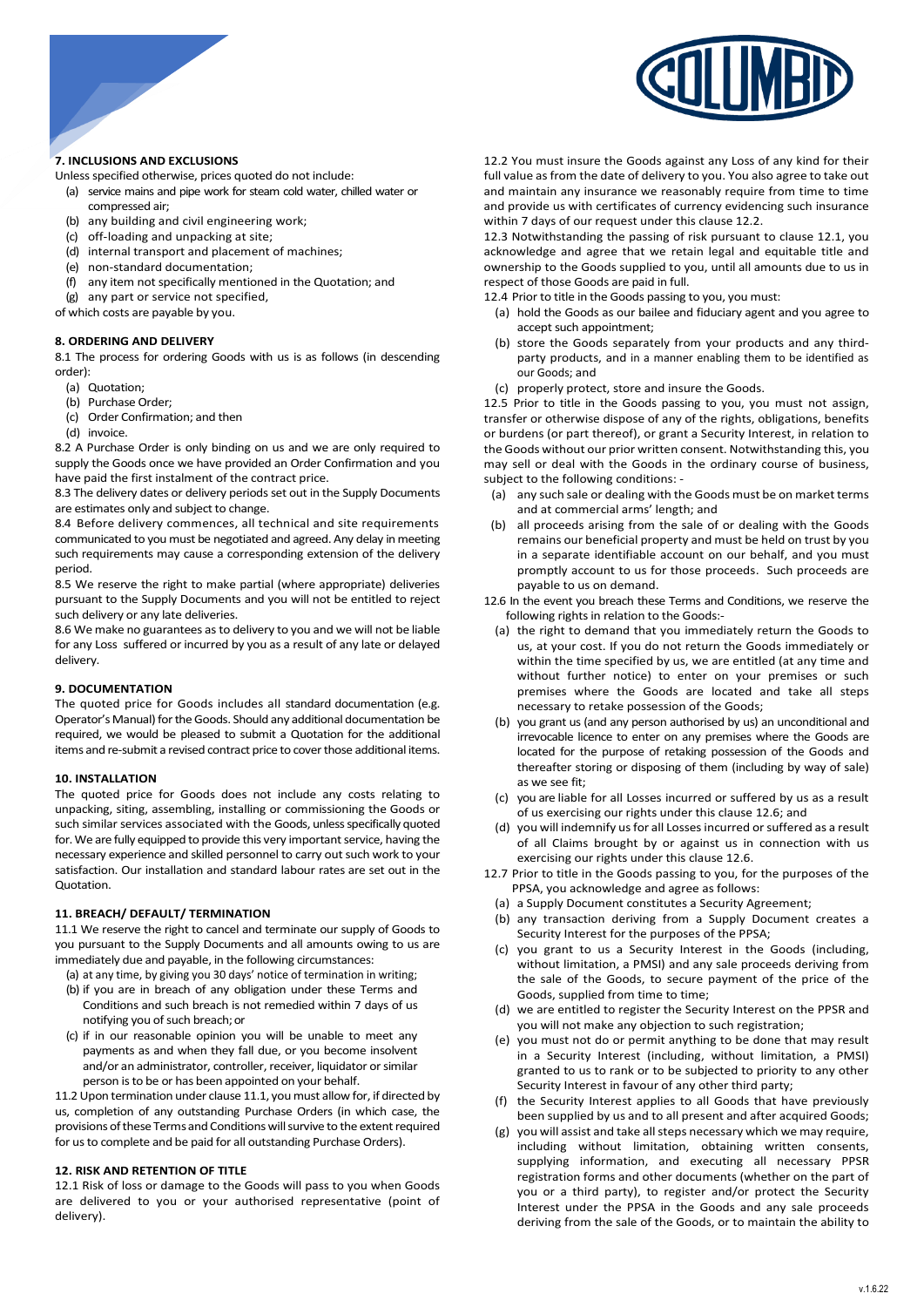

claim and realise a Security Interest, including its priority, pursuant to the PPSA or by reason of the Financing Change Statement;

- (h) you will not make or register a Financing Change Statement in respect of the Goods, without our prior written consent; and
- (i) you waive your right under section 148 of the PPSA to receive a copy of the Verification Statement relating to the Security Interest, if registered.

## **13. WARRANTIES**

13.1 We warrant all Goods supplied by us to be free of defects in materials and workmanship as at and from the date of delivery, but only to the extent of and in accordance with the manufacturer's warranty, including the manufacturer's warranty period and warranty conditions (if any). For clarity, we only pass on to you the manufacturer's warranty and do not provide any extended or additional warranty.

13.2 Our warranty obligations in all circumstances are limited to the replacement (or exchange) or repair of the defective or damaged Goods or part thereof. We will not be liable in any circumstances for:

- (a) damage, failure, fault, defect or non-conformance (collectively, "defect" or "defective") caused in whole or part by misuse, abuse, neglect, faulty, careless treatment or negligence by you or any third party, or normal wear and tear or corrosion;
- (b) failure to comply with instruction manuals;
- (c) repairs, alterations or replacements made by you or any third party;
- (d) improper use, installation and repair of the Goods by you or any third party;
- (e) defects to the Goods arising from the use of any material or product provided by you or any third party, including consumables and ingredients;
- (f) the use of the Goods for any other purposes other than its intended purpose or not in accordance with its specifications;
- (g) secondhand Goods;
- (h) unsuitable buildings or structures where the Goods are stored;
- (i) defects based on specifications submitted by you or any third party;
- (j) defects caused by electrical or other overload, chemical impacts, temperatures, weather conditions or any other natural circumstances beyond our control; and
- (k) any loss caused by strike, lock out, riot, civil commotion, act of God or other like power beyond our control.

13.3 If, after reasonable time and opportunity, we are unable to rectify or repair the defective Goods for which we are responsible, you are entitled to return the Goods. Returns will only be accepted provided that we have agreed in writing to accept the return of the Goods and you have complied with these Terms and Conditions. In the case where the Goods contain minor defects and we are unable to rectify or repair the Goods, you are entitled to a reasonable reduction of the contract price to be determined by us. Minor defect refers to any defect that does not (or does so only insignificantly) affect the operation and functions of the Goods for the intended purpose.

13.4 Notwithstanding if we are held to be responsible for any defect to the Goods during the manufacturer's warranty period, we will nevertheless be released from all warranty obligations in the following circumstances: -

- (a) you did not provide a written notice regarding the damaged or defective Goods within 7 days of delivery;
- (b) you did not grant reasonable time and opportunity for our employees, contractors or agents to do all things necessary to repair or replace the Goods; and
- (c) domestic or international laws, rules, regulations and controls make it impossible for us to carry out our warranty obligations.

13.5 You will inspect the Goods immediately upon delivery, or on completion of installation and commissioning of the Goods if undertaken by us (as applicable), and within 7 days from such delivery or installation and commissioning, give written notice to us of any matter or thing by reason where you consider that the Goods are not in accordance with the Supply Documents or are otherwise defective, failing which you will be deemed to have accepted the

Goods in their condition on delivery.

- 13.6 Except for any conditions, warranties and/or rights:
	- (a) set out in these Terms and Conditions;
	- (b) expressly agreed by us in writing in any Supply Documents; or
	- (c) implied by any law and which cannot be excluded,

all representations, promises, statements, warranties and conditions (whether statutory, express or implied) regarding any Goods supplied by us or on our behalf are expressly excluded.

13.7 You warrant to us that you are solvent (and will not become insolvent) in accordance with the solvency test under section 4 of the Companies Act 1993) at the time of entering into these Terms and Conditions and at any time transacting under any Supply Document. You acknowledge and agree that by entering into these Terms and Conditions and transacting under any Supply Document, we have relied on your warranty under this clause 13.7 and you will indemnify us and keep us indemnified against all Loss which we suffer or incur, or in connection with a Claim made by any third party against us, as a direct or indirect result of, or in connection with, this warranty being untrue or incorrect in any respect.

## **14. REPAIRS AND SERVICING**

14.1 If you require repairs or servicing by us not covered by any Manufacturer's warranty (or that require our attendance outside our standard operating hours) then you agree that we will charge this at our current servicing rates as published from time to time. You agree it is your responsibility to ensure you have reviewed the current rates before requesting repair or servicing from us and you agree to pay the same.

## **15. LIMITS ON OUR LIABILITY**

15.1 Other than as provided for in these Terms and Conditions, we will not be responsible or liable for any Loss as a result of or in connection with the use of the Goods or as a result of reliance by you or any third party on the Goods or its results.

15.2 If we are held to be liable to you in contract, in tort, under statute or otherwise for any Loss arising as a result of or in connection with these Terms and Conditions or the Supply Documents, our liability in all circumstances will be limited to and will not exceed, the aggregate total amount actually paid by you to us under the Supply Documents.

15.3 If we breach these Terms and Conditions or the Supply Documents or any applicable consumer guarantee under the *Consumer Guarantees Act 1993* ("**CGA**") or are negligent, our liability is limited in all cases and at our discretion to: -

- (a) the replacement (or exchange) of the Goods involved or the supply of an equivalent product;
- (b) the repair of the Goods (including the costs associated with the repair);
- (c) the payment of the cost of replacing the Goods or suppling an equivalent product; or
- (d) the payment of the cost of having the Goods repaired; and
- (e) if the breach relates to installation services or any other service, supplying the service again or payment of the cost associated with supplying the service again.

15.4 The provisions of this clause 15 will not apply to the extent that their application is prevented by CGA.

15.5 If you have not given us written notice of the defective Goods within 7 days of delivery, you are prohibited from commencing any Claim against us and we will have no liability for any Loss as a result of or in connection with those defective Goods.

15.6 Any Claim made in connection with these Terms and Conditions must be commenced within 12 months of the cause of action arising.

- 15.7 We will not be responsible or liable for:
	- (a) any act, omission, negligence or default of our contractors (if any) or third-party products or services;
	- (b) any bodily injuries, material damage, economic losses or any other special, consequential or indirect losses of any nature whatsoever or howsoever;
	- (c) any delay in performing an obligation if such delay is caused by you or if the delay occurs in circumstances beyond our control; and
	- (d) any Claims that arise as a direct result of the enactment or amendment of any law, a change in the judicial or administrative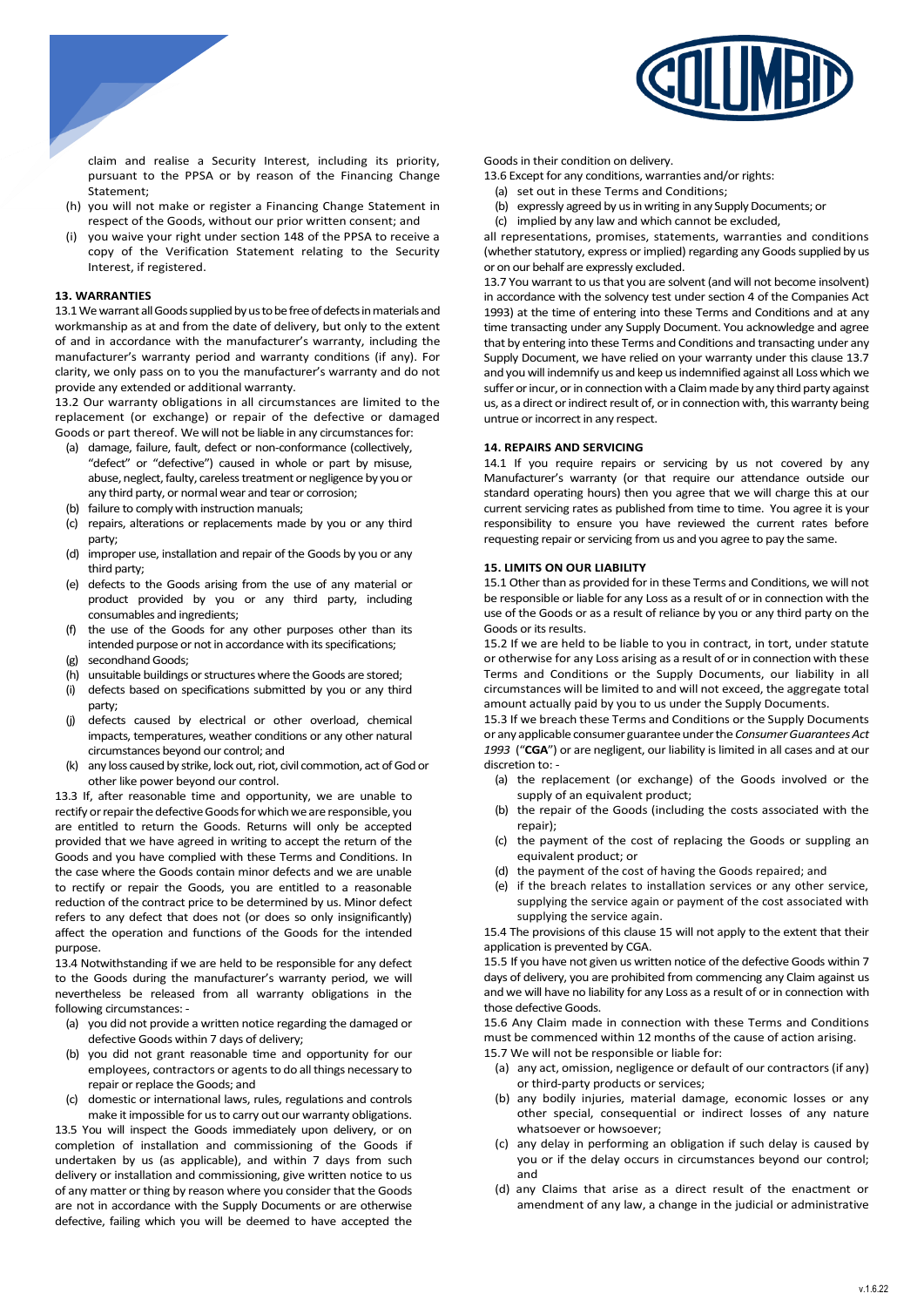

interpretation of any law, or a change in, or withdrawal of, the practice or policy of any government agency.

15.8 We will not be responsible or liable to you or the final consumer (where applicable) in instances where the Goods do not meet the consumer guarantees under the CGA due to: -

- (a) any act, default or omission of, or representation made by, a third party other than our employees or agents;
- (b) you charging a higher price than the recommended retail price for the Goods involved;
- (c) any circumstances or instances occurring beyond our control after the Goods have been released from our care and possession; and
- (d) you or the final consumer (where applicable) being aware of or ought reasonably to have been aware of the defective Goods at the time of delivery or purchase.

15.9 We will not be responsible or liable for any failure to perform or delay in performance of any of our obligations where such failure or delay is due to a Force Majeure Event.

## **16. IMPLIED TERMS**

16.1 You acknowledge and agree that all warranties expressed or implied by statute, common law, equity or otherwise are to the fullest extent permitted by law expressly excluded, and you accept that:

- (a) the Goods are supplied to you on an "as is" basis;
- (b) we warrant only to supply the Goods with reasonable care and skill;
- (c) we make no express or implied representation or warranty that the Goods supplied are fit for purpose and of a merchantable quality; and
- (d) we make no express or implied representation or warranty that the Goods will not cause harm or injury to any person who uses or otherwise comes in contact with the Goods, whether directly or indirectly.

16.2 Clause 16.1 is subject only to your rights contained in the CCA or any other equivalent or similar federal or state legislation, which cannot be lawfully excluded, restricted or modified.

16.3 We are not liable to you for any Loss which you may suffer or incur or are liable for as a result of or in connection with the use of the Goods.

## **17. PRIVACY**

17.1 You acknowledge and agree for us to obtain a credit report from a credit reporting agency containing credit information about you and/or the guarantors (if any) in relation to any credit provided by us. You hereby consent for us to exchange your information with those credit providers specified in your credit application or otherwise in a credit report issued by the credit reporting agency for the following purposes:

- (a) to assess your application for credit including yours (or the guarantors) credit rating and status;
- (b) to notify any credit providers of an application for credit; and

(c) to ascertain your credit worthiness with other credit providers.

17.2 You agree that your personal data may be used or retained by us for the purposes of verifying your credit status with credit suppliers and agencies, and assisting with the daily operations of your account in relation to the Goods.

17.3 You must advise us of any changes in circumstances that may affect the accuracy of the information you have provided to us. If you are a natural person you have the right of access to and correction of any personal information held by us.

#### **18. INDEMNITY**

You and the guarantors (if any) indemnify us and our related bodies corporate, shareholders, officers, directors, employees, contractors, agents and assignees from and against any and all Claims or Losses, that we or our related bodies corporate, shareholders, officers, directors, employees, contractors, agents and assignees suffer or incur, as a result of or in connection with:

- (a) your relations with your suppliers, customers or any third parties and affiliates;
- (b) any breach of these Terms and Conditions and/or any Supply Documents by you; or

(c) any act, omission, negligence or default by you or your related bodies corporate, shareholders, officers, directors, employees, contractors, agents and assignees,

except to the extent that such Claims or Losses are directly caused by us (and in such cases, reduced proportionately).

#### **19. EXCLUSION OF CONSEQUENTIAL LOSSES**

Except where otherwise stated, neither party will have any liability to each other for fines, penalties, taxes (except GST) and any exemplary, aggravated or punitive damages, liquidated damages or any consequential loss, whether direct or indirect, including but not limited to the loss of revenue, loss of profits, loss of business opportunity, loss of contract and loss of production.

#### **20. GUARANTEES**

20.1 Each of your directors ("**Guarantors**") (if applicable) gives a guarantee and indemnity in favour of us in consideration of us supplying the Goods under these Terms and Conditions and the Supply Documents and will, if required by us, execute a Deed of Guarantee and Indemnity documenting the same.

20.2 Each Guarantor unconditionally and irrevocably guarantees to us the due and punctual performance by you of your obligations (including the obligation to pay) under these Terms and Conditions and the Supply **Documents** 

20.3 The Guarantor unconditionally and irrevocably indemnifies us against all Losses suffered or incurred by us as a result of orin connection with your breach of these Terms and Conditions and the Supply Documents.

## **21. INTELLECTUAL PROPERTY RIGHTS**

21.1 All drawings, specifications and other documents that have been, and are still to be prepared and provided by us in connection with the Supply Documents, remain our property (or the manufacturer's property, as the case may be) and are protected by copyright law. Additionally, we will be entitled to and will not be prevented from using or developing concepts, applications or processes that have resulted from the supply of the Goods under the Supply Documents, unless there is a prior agreement the contrary. 21.2 You will be granted a non-exclusive, royalty free, non-transferrable, revocable licence for the use of our intellectual property with respect to the Goods and its intended purpose. 21.3 The following intellectual property rights are hereby expressly excluded: -

- (a) any packaging produced with the Goods;
- (b) any third-party approvals necessary for the use and operation of the Goods within the jurisdiction where the Goods are operated; and
- (c) any liability for any infringement of third-party rights based on modifications to the Goods made by you or any other third party without our prior approval or instruction.

21.4 In the event that we are held responsible for an intellectual property infringement, our obligations are limited to the provision of the right of a continuous use of the modification of the Goods in a reasonable manner in order to avoid the infringement. 21.5 We will be expressly released from our infringement obligations in the following circumstances:

- (a) you grant us no reasonable time to execute the necessary steps for the provision of the right of a continuous use of modification of the Goods;
- (b) execution of any of our infringement obligations is impossible due to domestic or international laws, rules, regulations and controls; and
- (c) there is no immediate notification by you of our intellectual property infringement.

21.6 If we are held responsible for an intellectual property infringement of a third parties' rights, your rights will be limited to the following:

(a) in the event where provision of a continuous use or reasonable modification turns out to be economically unreasonable, cannot be realised in a reasonable period or will be impossible due to any domestic or international laws, rules, regulations and controls,